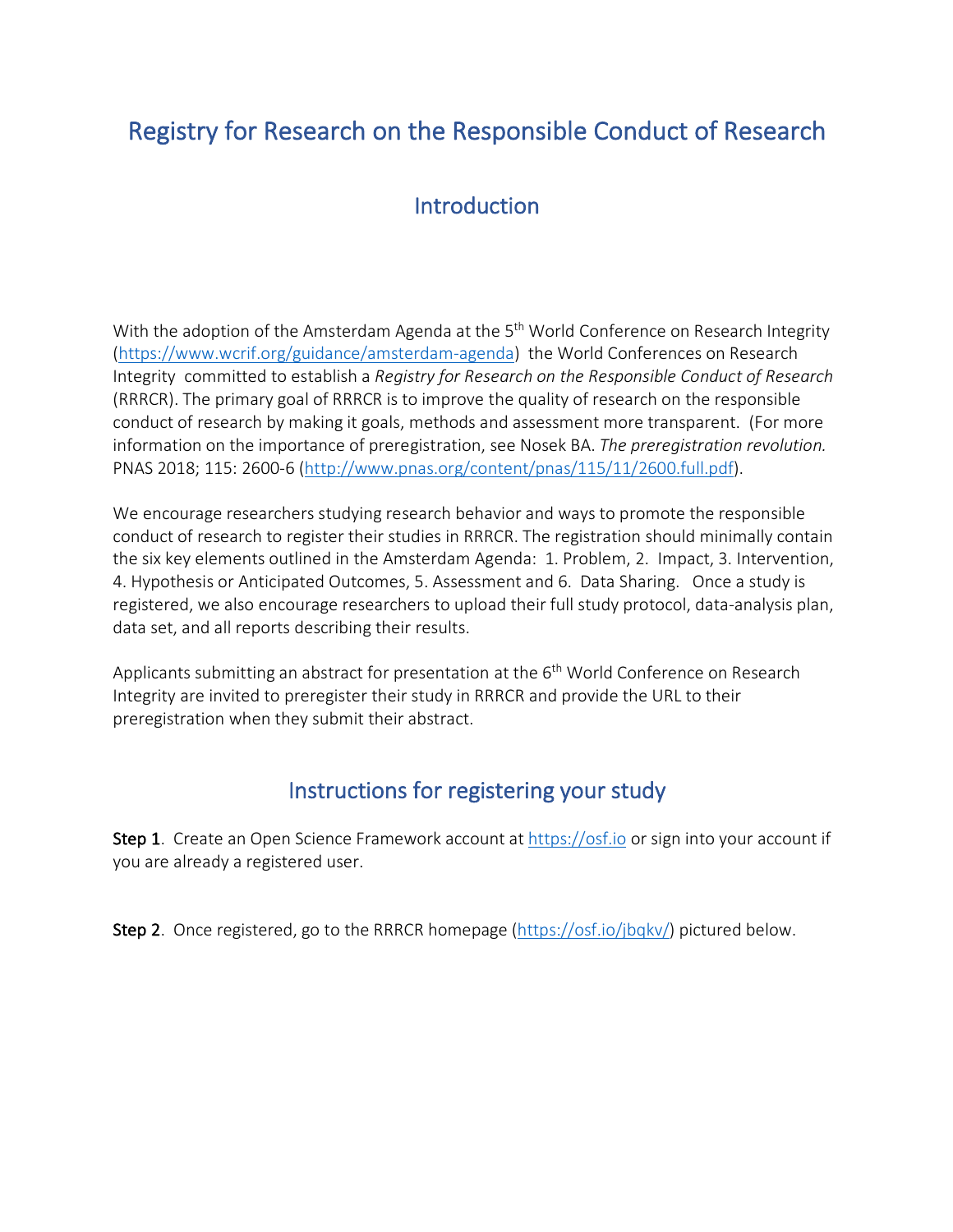| Conduct of Research<br>Contributors: Nicholas H. Steneck, David Mellor<br>Date created: 2018-05-05 08:42 AM   Last Updated: 2018-07-09 03:08 PM<br>Create DOI<br>Category: @ Project<br>Description:<br>A Registry for Research on the Responsible Conduct of Research designed to enable researchers to share information on six key aspects of RCR research: Problem, Impact,<br>Intervention, Hypothesis, Assessment and Data sharing.<br>License: Add a license |                                          |
|---------------------------------------------------------------------------------------------------------------------------------------------------------------------------------------------------------------------------------------------------------------------------------------------------------------------------------------------------------------------------------------------------------------------------------------------------------------------|------------------------------------------|
| Wiki                                                                                                                                                                                                                                                                                                                                                                                                                                                                | Citation                                 |
| ☑                                                                                                                                                                                                                                                                                                                                                                                                                                                                   | $bsf.io/ibqkv \sim$                      |
| Registry for Research on the Responsible                                                                                                                                                                                                                                                                                                                                                                                                                            | Components                               |
| Conduct of Research                                                                                                                                                                                                                                                                                                                                                                                                                                                 | Add Component                            |
| • Steps to adding a project to the Registry                                                                                                                                                                                                                                                                                                                                                                                                                         | Link Projects                            |
| • Six-part framework for registration                                                                                                                                                                                                                                                                                                                                                                                                                               | Add components to organize your project. |
|                                                                                                                                                                                                                                                                                                                                                                                                                                                                     | Tags                                     |

Step 3. Review the registration instructions in the Wiki frame. These instructions will not be copied to your project page. For reference, they are included on the next page.

Step 4. Create a duplicate of the RRRCR "project" by clicking on the "Fork" icon above and selecting "Duplicate template."

Step 6. Your new project will be titled "Templated from RRRCR." Title of your project × 0 Click on the title and enter the name of your project. Click green check to save.

Step 7. Click on the edit Icon  $\begin{bmatrix} \mathcal{B} \\ \mathcal{C} \end{bmatrix}$  to enter your project description on the Wiki page. If you would rather upload an already available document with your project description, follow the instruction below the Wiki frame.

Step 8. Once registered, you can add components to your project, including – but not limited to – the full study protocol, data-analysis plan, data set, and all reports describing the results.

## Thanks for registering. A report on the RRRCR will be presented at the 6<sup>th</sup> WCRI in Hong Kong.